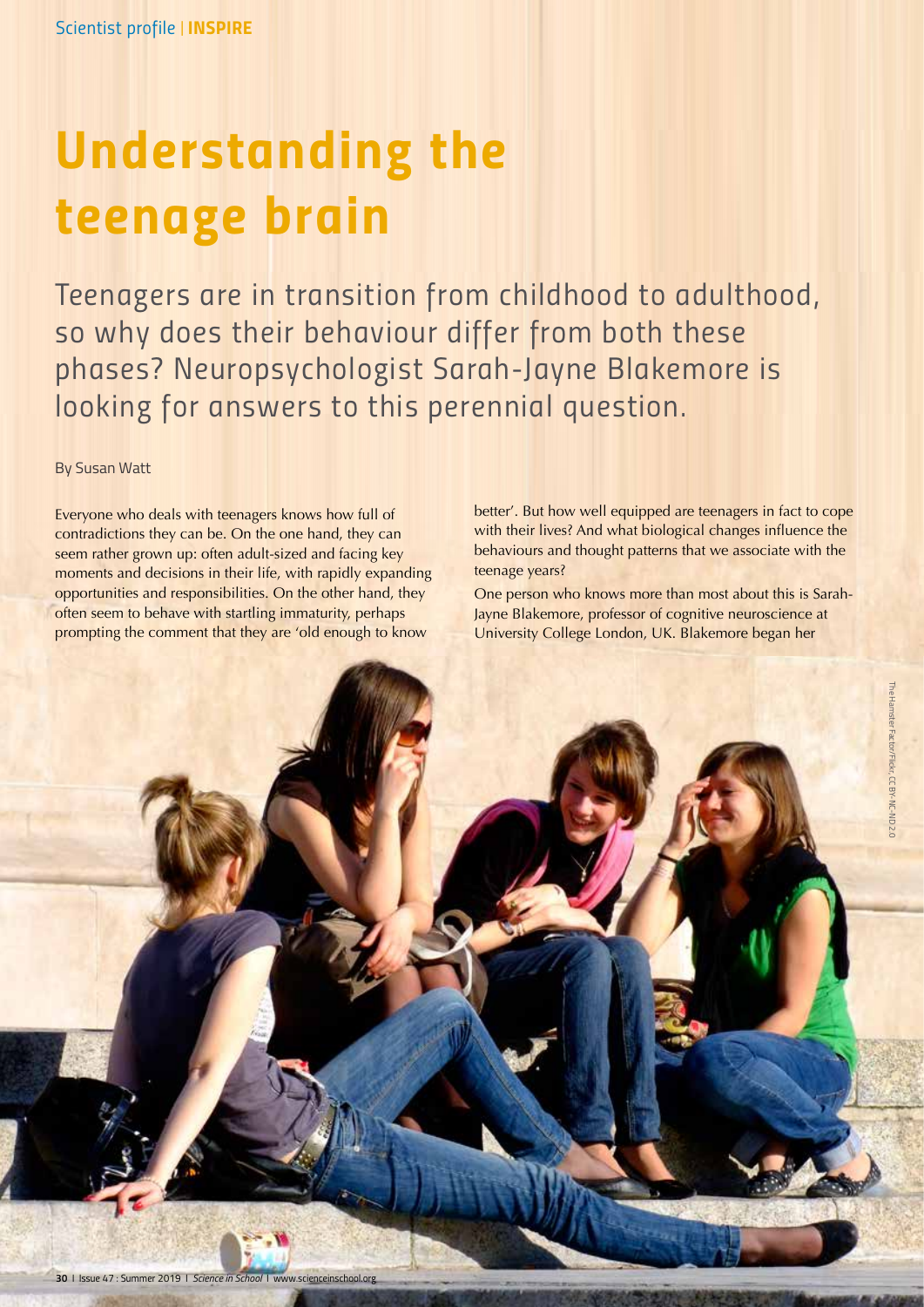

*Adolescent neuropsychologist Professor Sarah-Jayne Blakemore*

research career studying schizophrenia, for both her PhD and postdoctoral studies. She soon noticed that, almost without exception, the schizophrenic patients she was interviewing reported their symptoms starting between the ages of 18 and 25, and she began wondering what was special about this time of life in terms of brain development. In particular, if the brain is capable of producing the powerful delusions and auditory hallucinations seen in schizophrenia, what is it about normal adolescent brain development that is able to avoid such problems? In those days, remarkably little was known about how the brain develops in the teenage years: the textbook dogma was that brain development ends more or less around mid-childhood. So Blakemore discussed her interest in studying this unexplored area of developmental studies with her mentor, the renowned autism researcher Uta Frith, who was unequivocal in her support.

## *The maturing brain*

Today, the adolescent brain is a major area of research, and – thanks to Blakemore and her colleagues – we are beginning to understand much more about typical teenage behaviour and its origins. For example, risk-taking is often seen as a hallmark of teenage behaviour. Schools and wider society often regard this behaviour as due to

hormonal changes associated with puberty – but in reality, the fact that some areas of the brain mature sooner than others is a key factor. Blakemore explains: "Two different systems in the brain develop at different rates. The limbic system – which includes the regions of the brain that give you a kick out of taking a risk – is developing more quickly than the prefrontal cortex, which inhibits risk-taking, so there's

"Risk-taking and peer influence interact, so teenagers are most likely to take risks when they are with their peers."

a mismatch in their developmental trajectories." In other words, because the part of the brain that makes people enjoy risk-taking develops before the part that inhibits risk-taking, the tendency to take risks increases in the years before full maturity – that is, in adolescence and even early adulthood. Planning is another ability based in the prefrontal cortex, so many of the frustrations of teenagers' parents and teachers – from missed homework to

a failure to realise the consequences of not studying effectively – should perhaps not be so surprising. "We know that the prefrontal cortex is undergoing development, so our expectations of teenagers – to plan their homework, to plan their GCSE [school exam] project – might be too much", says Blakemore.

Because the brain is developing throughout the teenage years, this means there may be specific periods within this phase when some types of learning may be easier or harder than at other times. Blakemore's research has found that such variation does indeed exist: there is a dip in performance on certain abstract non-verbal tasks in early adolescence (age 11–14). This is mirrored by – and perhaps helps explain – a known dip in educational performance around this age, with some students in this age group performing worse at school than in the previous year.

# *Social cognition*

Currently, Blakemore is interested in researching social cognition: how teenagers' thinking is affected by social influences. Here, two aspects of typical teenage behaviour – risk-taking and susceptibility to peer influence – interact, so that teenagers are most likely to take risks when they are with their peers. For example, adolescent





*Teenagers are prone to risk-taking – especially when they are with other teenagers.*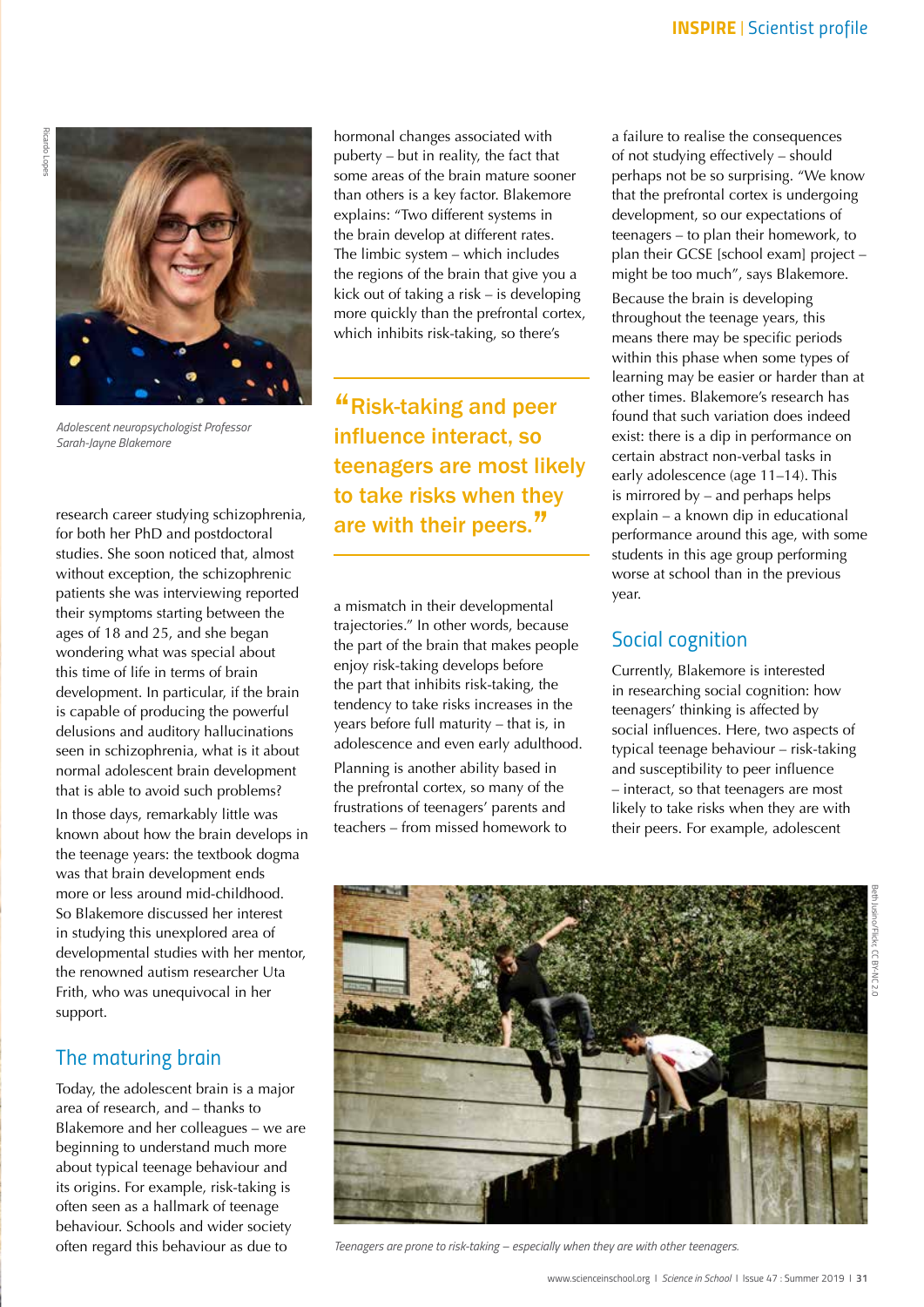

*Around early adolescence, some students encounter a 'learning dip' and do less well at school than in the previous year.*

car drivers have more accidents than older people overall, but they are most likely to have those accidents when one or more other adolescents are in the car with them. Blakemore believes there may be an evolutionary benefit associated with such apparently disadvantageous behaviour. "There's probably a good reason why adolescents care so much about being included by their social group and take more risks when they're with their

friends", she says. "It makes sense when you think about the need to become independent from one's parents, to go and explore the environment and to affiliate with your social group. It's probably an important and adaptive process we all need to go through."

# *Becoming themselves*

*During the teenage years, people are more influenced by their peers than at other* 

*stages of life.*

One idea is central to Blakemore's research: that the teenage years are not just a bumpy transition from childhood to adulthood. Rather, they have an important function of their own: teenagers are becoming who they are as individuals, the people they will be in adult life. Her recent book, *Inventing Ourselves: The Secret Life of the Teenage Brain* (Blakemore, 2018) contains a chapter entitled 'Adolescence isn't an aberration', in which Blakemore emphasises how adolescent behaviours can be observed across different societies and periods of history, and even in other mammalian species. This evidence indicates that this phase of life is a distinct period of biological development, not simply a behavioural aberration.

Through this understanding, Blakemore believes we need to cut teenagers some slack. "Something I've noticed since working with teenagers is that they are the butt of jokes, and demonised in newspapers", she says. "If I tweet anything about the teenage brain, invariably I'll get a reply saying something like, 'Oh, so teenagers actually have brains?'" She thinks this societal attitude to teenagers is quite mistaken: what other section of society would it be acceptable to vilify in this way?

Léo Parpais/Flickr, CC BY-NC-ND 2.0

éo Parpais/Flickr, CC BY-NC-ND